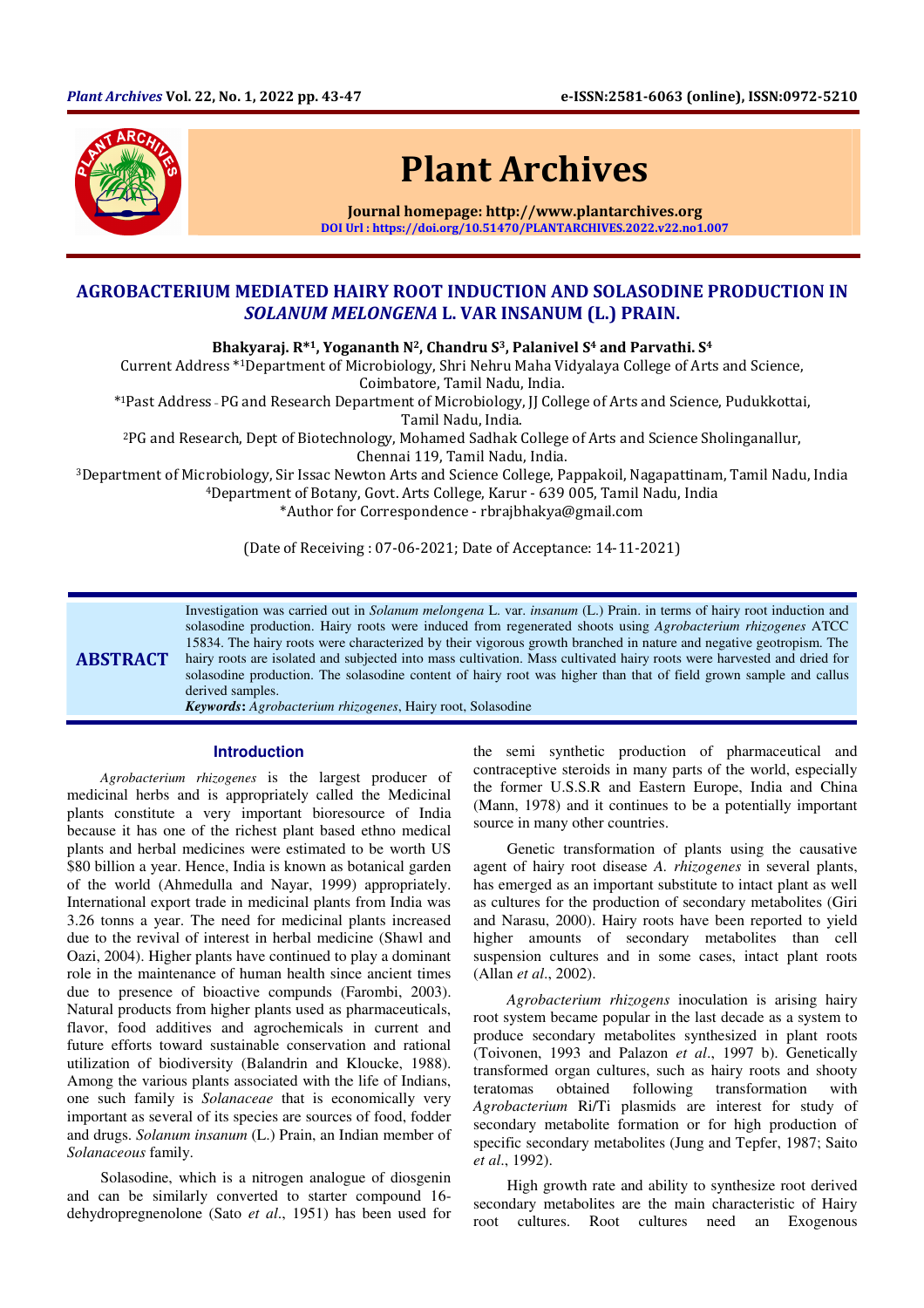phytohormone supply normally and grow very slowly, resulting in negligible secondary metabolite or poor synthesis. Conversely, the use of hairy root cultures has modernized the role of plant tissue culture for secondary metabolite synthesis. These hairy roots are distinctive in their genetic and biosynthetic permanence. Their low doubling time, fast growth, ability to synthesize a range of chemical compounds and ease of maintenance offers an additional advantage as a continuous source for production valuable secondary metabolites.

## **Materials and Methods**

## **Hairy root induction**

#### *Plant material*

 The *in vitro* raised shoots of *Solanum melongena* **L. var** *insanum* **(L.) Prain.** were used for hairy root induction (Infection with *Agrobacterium rhizogenes* (ATCC 15834)

## *Bacterial strain*

Wild type strain of *Agrobacterium rhizogenes* (ATCC 15834), obtained from Microbial Type Culture Collection, Institute of Microbial Technology Chandigarh, India (MTTC), were used for infecting the plant material. Nutrient broth (NB) and nutrient agar used for growth and maintenance of the bacterial culture. The strain showed better growth response in nutrient broth. Therefore, nutrient broth was used for culturing of *Agrobacterium rhizogenes* ATCC 15834.

#### *Plant tissue culture medium*

MS basal medium was used for maintenance and growth of hairy roots in slants.

#### **Induction and establishment of hairy root culture**

For hairy root induction, 48-hrs old culture of *Agrobacterium rhizogenes* ATCC 15834 was first centrifuged at 3000 rpm for 5 min and the resultant cell suspension was resuspended in 5 ml of sterile MS medium. This suspension was used for infecting the plant material.

## *Co - cultivation*

The *in vitro* grown shoots were placed on glass petridishes. Bottom of the shoots were purposely -wounded using sterile needle. A 10 µl aliquot of prepared suspension was applied at a base of shoot and placed in to the culture tubes containing the MS basal medium. The infected shoots were subjected to co cultivation for 48 hrs.

### *Proliferation*

After 48 hrs of co-cultivation of shoots and bacterial cells, the shoots were removed and basal portion of shoots were washed thoroughly with sterile MS medium containing 250 mg /l cefotaxime. Washed shoots were blot dried with sterile filter paper and placed on proliferation medium. Cultures were maintained at  $25\pm2\degree C$  with 16/8 hr photoperiod 3000-lux.till inductions of hairy roots. After initiation of the hairy roots the fast growing root tips were sub cultured and maintained on solid MS medium .The hairy root cultures were also maintained in MS liquid medium on a rotary shaker (80 rpm) in complete darkness. Various growth characters of established root clones were observed.

#### **PCR analysis of hairy roots**

#### **Isolation of genomic DNA**

Genomic DNA was extracted using CTAB method (Doyle and Doyle 1987) from each of the hairy root lines as well as from control (non-transformed roots).

#### **Confirmation of transformation-PCR**

PCR primers specific for the amplification of the 780 bp fragments of the *rol* B genes were used. A 50 µl PCR mix contained 200mg of DNA, 10 pmoles primers, 200 µM dNTP mix, 1U of Taq DNA polymerase, 1X PCR buffer and 2 mM MgCl<sub>2</sub> .PCR conditions were 94<sup>o</sup>C for 5 min and 72<sup>o</sup>C for 10 min .The sequences of the primers used in the PCR are as follows.

#### 1. 5' ATGGATCCCAAATTGCTATTCCCCCACGA3' and

#### 2. 5'TTAGGCTTCTTTCATTCGGTTTACTGCAGC3'

#### *Solasodine production*

Field grown whole plants of *Solanum melongena* L. var. *insanum* (L.) Prain. were collected. The whole plants were washed with tap water and shade tried. Then the plants were separated into leaf, stem, root, pericarp, and seed. All the separated parts were subjected to shade dry during for 10-15 days. Then the dried parts were ground in to powder and solasodine was estimated using HPLC.

#### **Results and Discussion**

#### **Induction of hairy roots and solasodine production**

Hairy roots were induced from multiple shoots obtained via micropropagation were infected with *Agrobacterium rhizogenes* ATCC 15834. The multiple shoots were infected with *Agrobacterium rhizogenes* with different time intervals (2, 4, 6, 8, and 10). Before infection with *Agrobacterium rhizogenes* the basal portions of the shoots were pricked thoroughly (0.5 cm) to facilitate the infection. After infection the infected shoots were transferred to MS basal medium for co cultivation. The co cultivation period was 24, 48, and 72 hrs. Among the various infection periods six mts duration was found suitable to induce hairy roots. The infection period beyond six mts leads to over growth to bacteria. The co cultivation period of 48 hrs facilitate hairy root induction without any over growth of bacteria. The antibiotic cefotoxime 250 mg/ L was used to control the over growth of bacteria. The same antibiotic concentration also used for washing of basal portion of the shoots, before transferred to selection media.

The fast, vigorously growing hairy roots were isolated and sub cultured on hormone free MS liquid medium for mass production (Fig. 1  $\&$  2). After 45 days the hairy roots were harvested, dried and used for solasodine estimation by HPLC. The solasodine content in transformed hairy root were recorded as 4.52 mg/g dwt.

## **PCR Analysis**

PCR analysis was carried out to confirm the presence of rol B gene fragment DNA of transformed hairy root. The expected 780 Pb rol B fragment was found in the positive hairy roots. Control roots did not show the fragment (Fig. 3).

In this investigation hairy roots established in *Solanum melongena* L. var. *insanum* (L.) Prain. The extensive hairy roots were induced from *in vitro* grown shoots using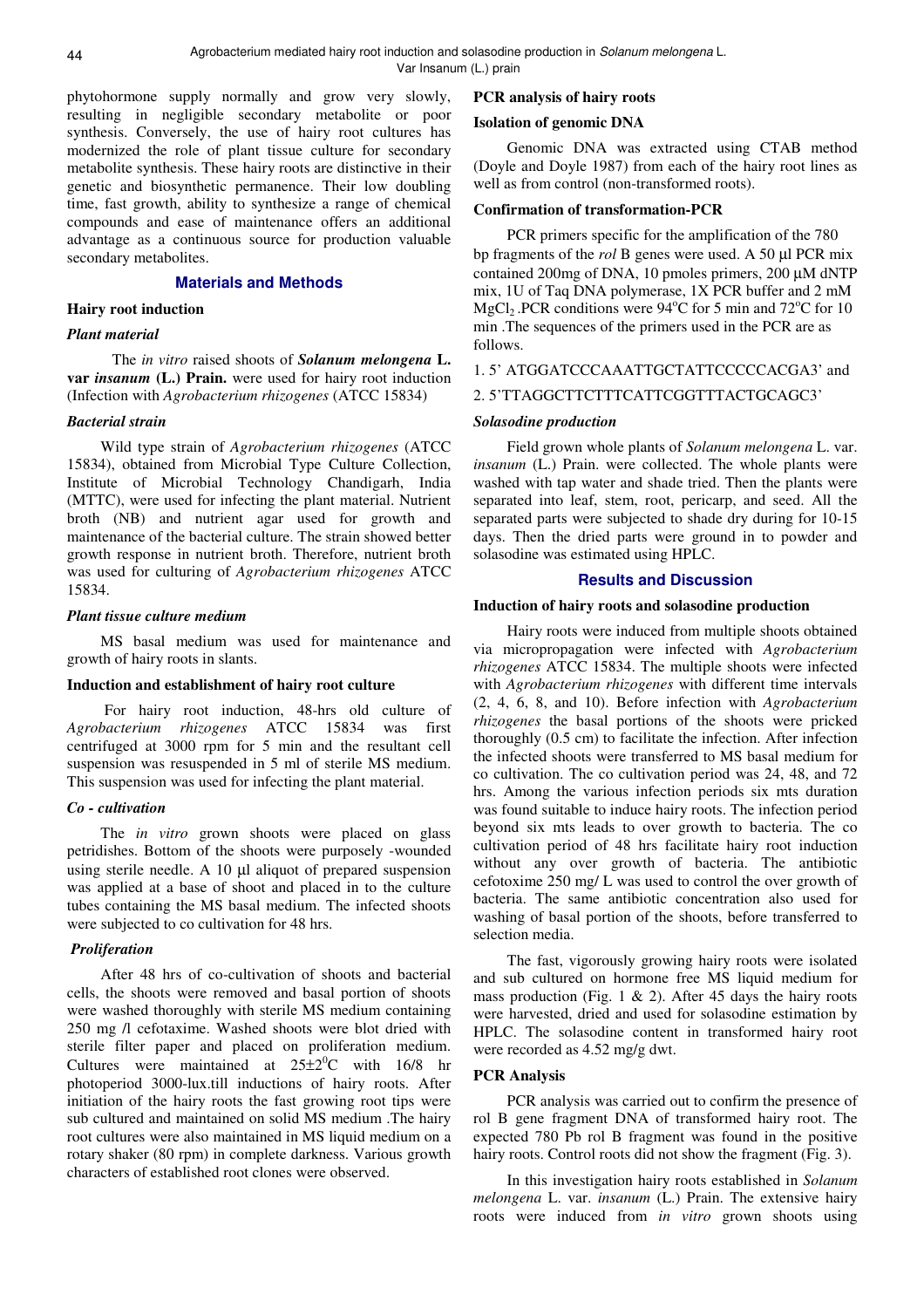*Agrobacterium rhizogenes* ATCC 15834. Though a lot of work has been done on induction of transformed hairy roots from various plants of different genera there is no report on induction and establishment of hairy roots in *Solanum melongena* L. var. *insanum* (L.) Prain.

The earlier workers reported that the extensive branching of hairy root was due to the presence of many meristems, which accounted for high growth rate of hairy roots. This particular characteristic was observed to be the most common for members of *Solanaceae* (Flores and Filner, 1985). Similarly Alvarez *et al*.(1994) initiated hairy roots and the produced solasodine in some species of *Solanum*, e.g. *S. eleagnifolium* and *S. mauritianum* (Drewes and Van Staden, 1995).

Like that of our present study, Yu *et al*.(1996) and Kittipongpatana *et al*. (1998) extensively examined the improved growth and solasodine production in hairy root cultures of *S. aviculare*. The hairy roots transformed by *A. rhizogenes* improved higher yield of secondary metabolites compared to those from natural plant material in *Solanum* 

*aviculare* This result was similar to those in hairy root cultures of *Solanum melongena* L. var. *insanum* (L.) prain.

Similar observations were made in several *Solanum* sp. and the enhanced solasodine production was reported. Hairy roots in *Solanum aviculare* grew faster and also accumulated up to 4.2 times more solasodine when grown under dark, but not in light conditions (Argolo *et al*., 2000. Mukundan *et al.,* 1998), mentioned that the transformed roots of many plant species have been widely studied for the *in vitro* production of secondary metabolites. Hairy root cultures are promising source for the standardized and continuous production of secondary metabolites over several successive generations without losing genetic or biosynthetic stability. This property can be utilized by genetic engineering to enhance their biosynthetic capacity. It is understandable to note that, in this present research work the transformed roots were confirmed by polymerase chain reactions. Earlier workers like Bonhomme *et al.,* 2000 confirmed the hairy roots *Atropa belladonna* by PCR technique. Godo *et al.,* 1997 confirmed the transgenic plants of *Nierembergia scoparia* (*Solanaceae*) derived from hairy roots by PCR analysis.



Fig. 1: Mass cultivation of hairy roots.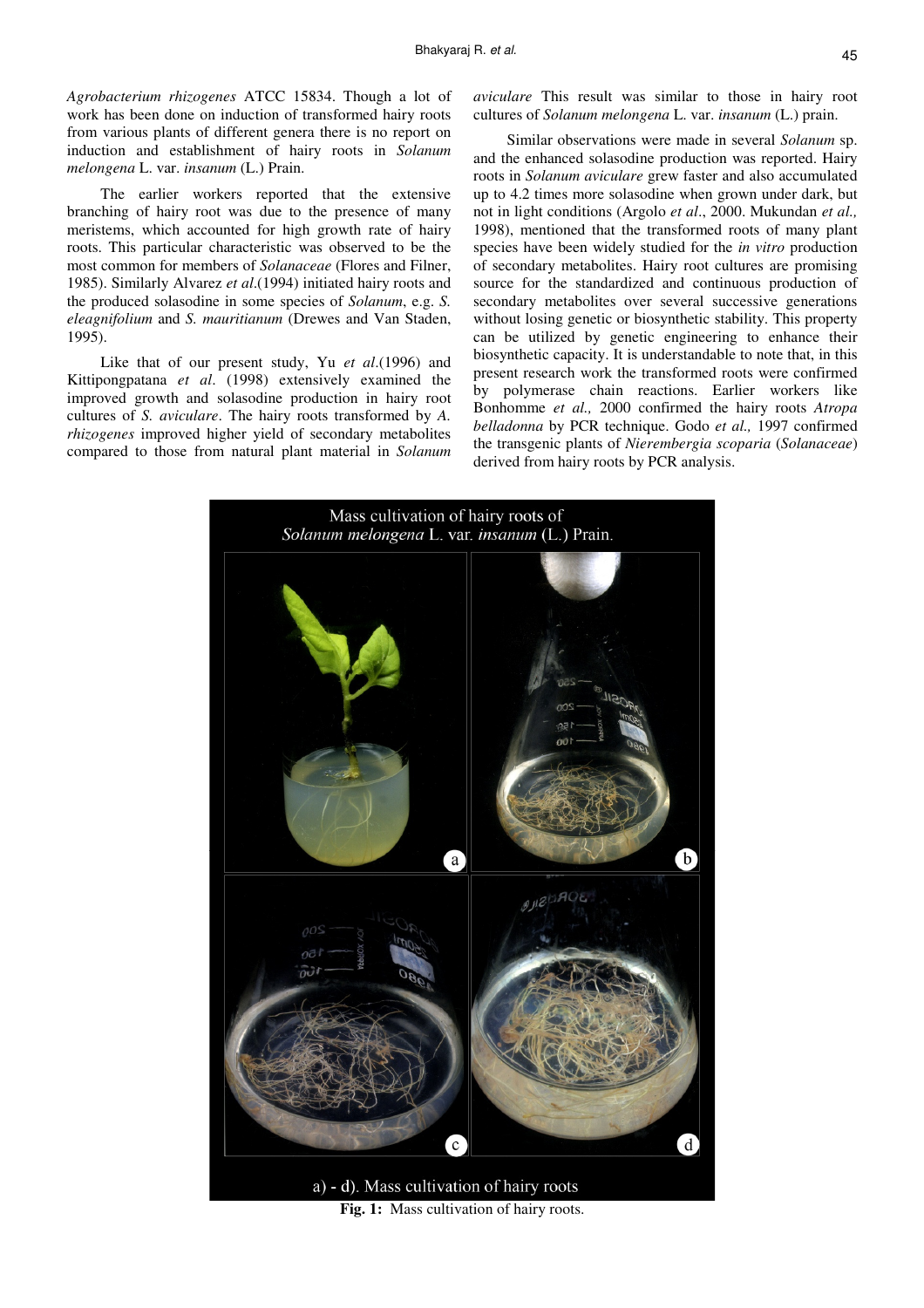